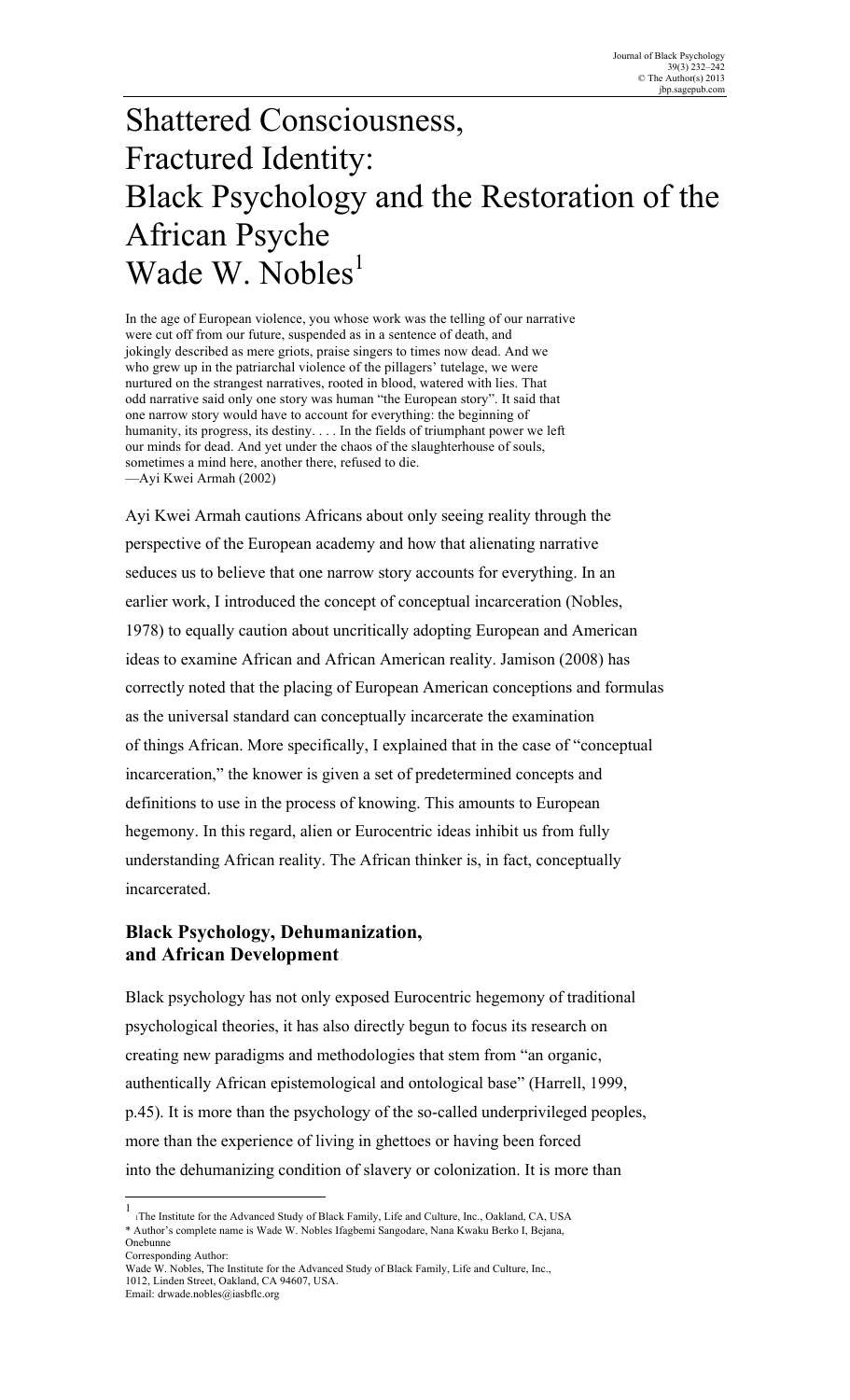the "darker dimension" of general psychology. Its unique status is derived not from the negative aspects of being "Black" people on the continent or anywhere in the diaspora but rather from the positive features of basic African philosophy that dictate the values, customs, attitudes, and behaviors of Africans in Africa and the New World (Nobles, 1980).

The psychological effect that the ideology of White supremacy and European imperialism, in the form of slavery and colonialism, has had on Africa and her people has never been fully addressed and understood. The development of the academic field of Black psychology has, however, ushered in a new respect for the legitimacy of various ethnic appreciations of psychological functioning. In fact, Black psychology has forced the overall field of psychology to recognize that there is no universal psychiatric reality and that, in terms of psychological knowledge and practice, the only valid perspective is one that reflects the culture of the people served. No longer do functionalist paradigms, reflecting ideologies of Western hegemonic healing methods and positivist social science, stand as the universal model for all human communities. Simply put, there is no universal psychiatric reality (Gaines, 1992). Whether modern (professional) or traditional (folk), every aspect of psychological knowledge and practice is a reflection of the constructed world of a particular people.

One constant imperative in Black psychology is the recognition of the damaging impact of colonialism and chattel slavery on the African mind and consciousness. This recognition is coupled with a profound understanding that the meaning of being African, for both continental and diasporic Africans, is prescribed in the visible and invisible realms of reality. Yet our understanding of what it means to be African depends only on conceptions of European material reality grounded in Greco-Roman, Judeo-Christian thought. In Black Skins, White Masks, the Black Martiniquean psychiatrist Frantz Fanon (1967) rightfully notes that colonialism was simply another stage or form of slavery. The colonizer-colonized and the master-slave relationship are identical. In effect, Africa's colonization and diaspora chattel enslavement are the unaddressed twin evils infecting the modern world order. Chattel slavery had a destructive psychological impact on diasporic Africans, and colonialism had a similar destructive psychological impact on continental Africans. They, in tandem, were the dehumanizing instruments of the morphing and/or destruction of African ideas and human functioning. Dating back to prehistoric times, systems of human servitude, serfdom, slavery, and indentured labor were established. Slavery flourished in classical times and declined in Europe after the fall of the Roman Empire. Slavery in the United States had its origins with the first English colonization of North America in Virginia in 1607 and endured as a legal institution until the passage of the Thirteenth Amendment to the United States Constitution in 1865. Although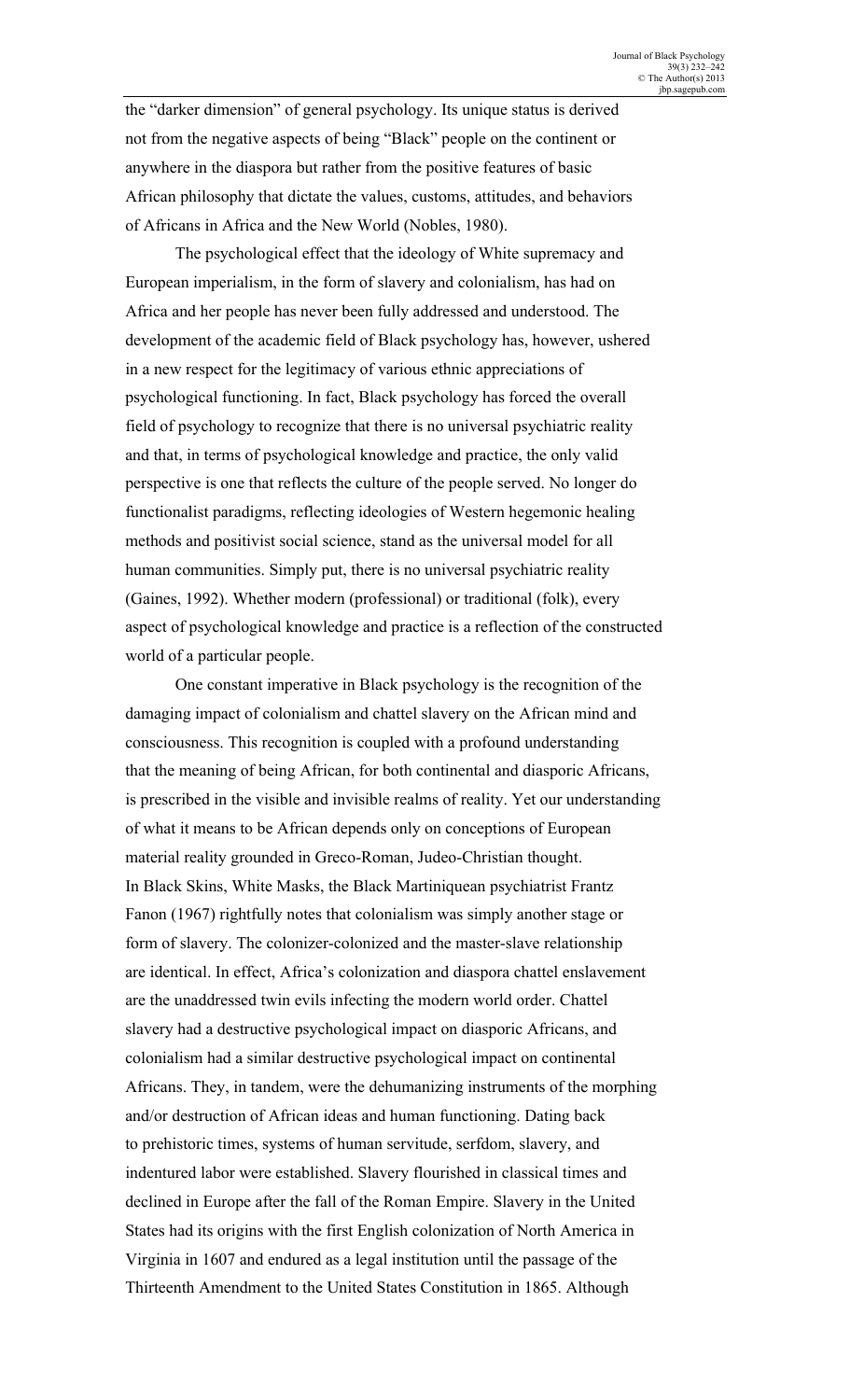servitude existed in Africa, the status and relationship of African servants to their African masters were very different from that between chattel slaves and their masters.

Hegel's (1966) ideas on the dynamics of bondage have influenced almost all later formulations of human oppression. Essentially, Hegel argues that man becomes conscious of himself only through recognition by the other. The frustration of one's desire to be recognized is the source of human struggle and conflict. Hegel asserts that the one who attains recognition without reciprocating becomes the "master." The one who recognizes the other but is not reciprocally recognized becomes the "slave." Hegel further notes that not only does the "master" gain recognition from the "slave" but the "master" also reduces the slave to an instrument of the "master's" will. Basically, Hegel is suggesting that the one whose "humanity" is recognized but who does not recognize the "humanity" of the other becomes the master while the one who recognizes the "humanity" of the other while their own "humanity" is not recognized becomes the slave. When one's humanity is not recognized, the enslaved lacks both objective confirmation and subjective certainty of not just one's self and human worth but one's being human itself. Bulhan (1985) further notes that Hegel's philosophical and intellectual language really obscures the psychological impact of the master-slave formulation. He notes that, in a series of lectures on Hegel, Alexander Kojeve (1969) reviews Hegel's master-slave dialectic and attempts to articulate the psychological underpinnings of the master-slave relationship. Kojeve notes that self-consciousness differentiates man from animal and that one is selfconscious to the extent that one is conscious of his identity, dignity, and human reality. Animals, he asserts, only have "sentiment" or an unthinking feeling about self. According to Kojeve, desire determines behavior. In terms of human beings, desire determines human action and is bound to reality and the preservation of life. In terms of animals, sentiment, the unthinking feeling associated with living, gives birth to the animal desire to eat or procreate. However, both self-consciousness and sentiment have their origin in desire. Self-consciousness is, however, born from human desire to be recognized by another human being. Kojeve suggests that "it is only by being recognized by another that a human being is really human" (p. 9). Accordingly, a people's humanity is validated because others recognize it and is invalidated because others do not acknowledge them.

One's self-consciousness, as reflected in the search for recognition, entails a perilous struggle between two opposing forces that require recognition from each other. The master/slave dynamic really involves a fight to the death for one's humanity. He further suggests that the psychological complexes of "inferiority" and "dependency" form two fundamentally and mutually exclusive axes on which personality and culture develop. The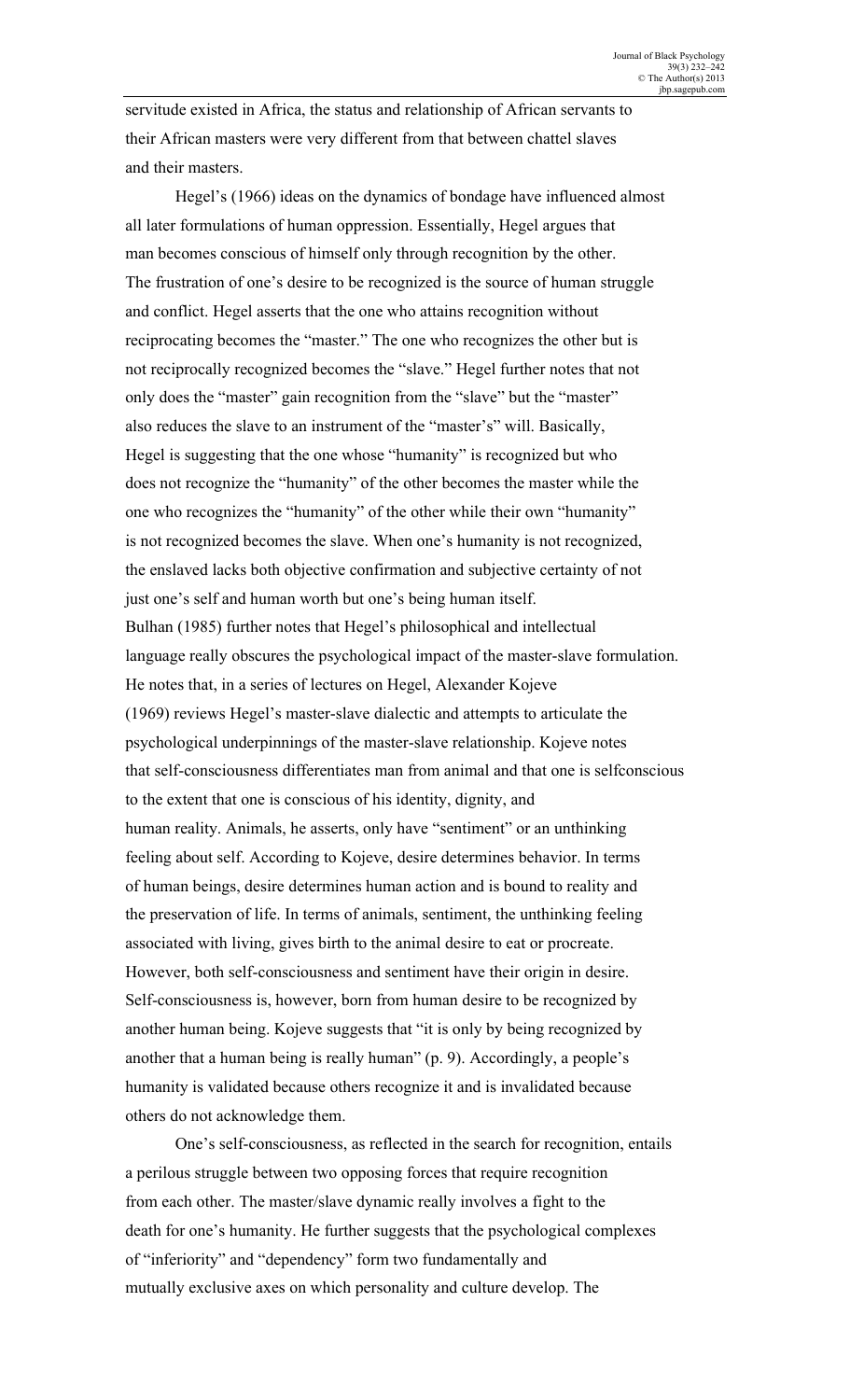"dependency complex," Mannoni (1962) argued, engenders socioeconomic and technological stagnation and fosters submission and the "need to be ruled" while the "inferiority complex" engenders high development of personality and culture and fosters dominance and the "need to rule." Not surprisingly, Mannoni asserts that the "dependency complex" is deeply entrenched in the collective consciousness of the African as represented by the Malagasy people. In this regard, he further concludes that the "noncivilized," that is, the African man, is totally unfit for a pattern of life absent of complete subjugation and, in fact, needs colonial domination to satisfy his natural inferiority complex. Both Hegel and Mannoni posit particular psychological complexes associated with immutable group characteristics or inherent traits that distinguish the master and the slave.

Probably because he was a member of the "wretched of the earth," Frantz Fanon is at his best in unraveling the psychology of the oppressed. Unlike Hegel or Mannoni, Fanon surgically points out that the problem of oppression is a problem of violence. Fanon helps us to see that while oppression requires the fear of physical death, the fear is created via the exercise and threat of violence. As an intellectual and psychological theorist, Fanon offered a deeper analysis of this question of violence. It is violence, as an integral part of the enslavement process, that is so pervasive and structured that it is often viewed as the natural order of life. Fanon makes the point that there are different forms of violence that are destructive to the spirit of African people. He notes, for instance, that there is violence that is simply raw vulgar violence, historical violence, and "violence beyond violence" or what some scholars (Perimbaum & Perimbaum, 1983) call "holy violence." This holy violence, where Europe is seen as the universal standard or example of humanity, is key to understanding Africa's destabilization, African peoples' dehumanization, and the acidic erosion of African consciousness. In dominating these primary dimensions of the psyche, the enslavement and colonial experience created fissures and cracks in the African consciousness and identity. In effect, African consciousness and identity were shattered by an all-pervasive domination of the ancestors' space, time, energy, mobility, bonding, and identity.

## **A Mental Barrier for African Development**

The complexity of psychological damage for African people can best be captured in the notion of derailment. Derailment is an important metaphor because like a train derailment, the train continues to be in motion just off its track. The cultural and psychological derailment of African people is hard to detect because African life and experience continues. The experience of human movement (or progress) continues and African people find it hard to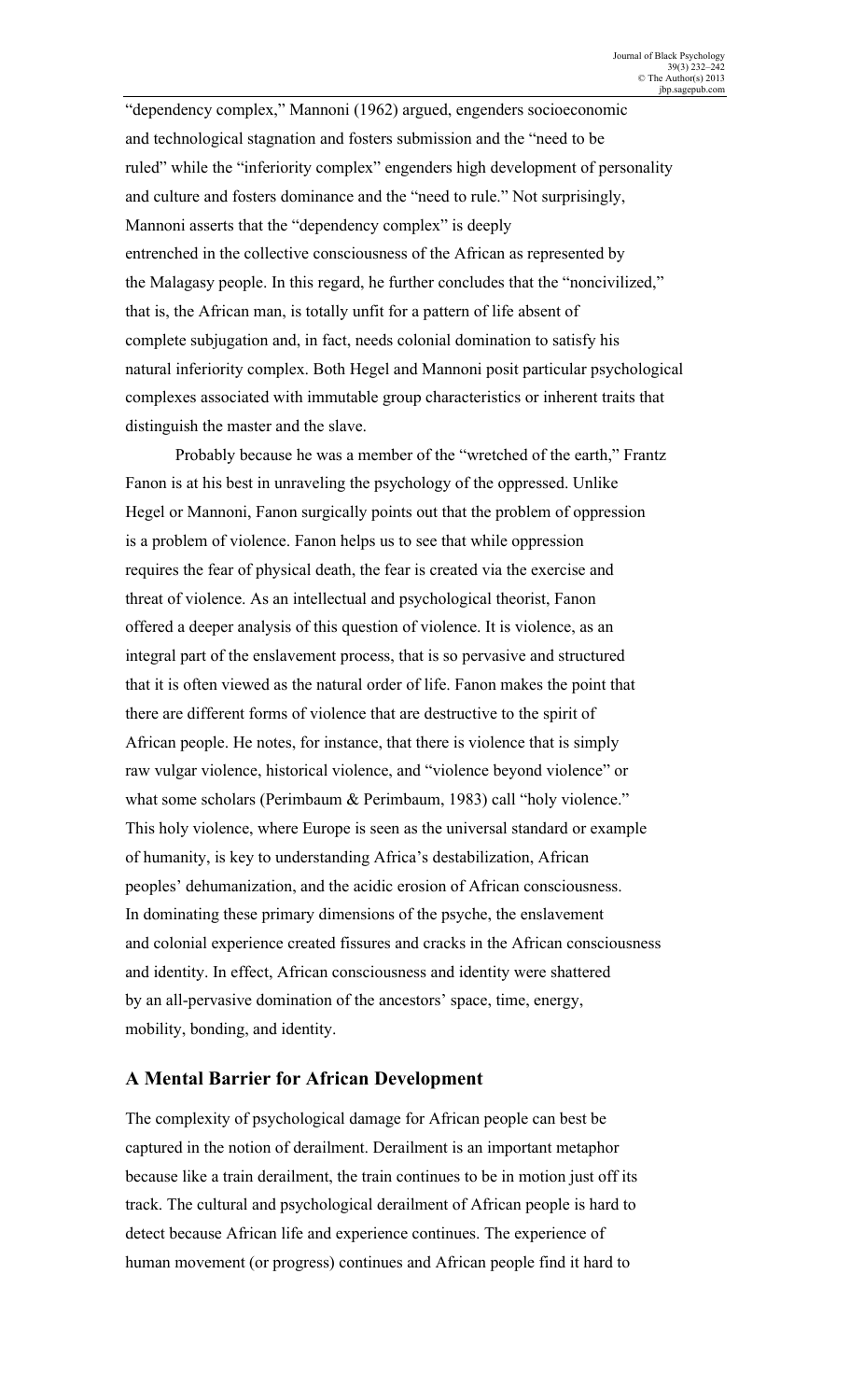detect that they are off their own developmental trajectory.

Black Africa lost millions of souls to the slave trade. This human derailment was experienced at the personal level as psychic terror and physical torture. Human beings were chained together and then piled on top of each other, as cargo, where they had to lay and sleep on their own excrement as well as that of persons crowded next to them for weeks on end. A vicious cycle of disease ensued as African people huddled together crying, screaming, vomiting, and defecating uncontrollably. Along this human chain of misery, where some were dead and some alive, the wafting of rotting bodies added to the stench. There was no escape from disease. Life on the plantation simply continued the terror and torture. One can only imagine the state of mental health for those trapped in this living nightmare. Panic, anxiety, and hysteria must have prevailed. Pure rage alternated with a deep collective depression manifesting in mutinies, on-board rebellions, and constant and continuous slave revolts. At the collective or corporate level, Africa's human capital of intellect, insight, and imagination was depleted and/or derailed at the very moment in history when humanity was moving into a new age. The colonization of continental Africa resulted in similar psychological terror and torture. The avaricious and arbitrary dissection and shattering of Africa resulted in seemingly endless conflicts of situations due to torn loyalties and/or unhealthy ethnic pluralities, with different nations vying for Western-based governmental power. The legacy of colonization has become Africa's untreated cancer in the guise of development.

## **The Clash of Culture and Consciousness**

Europe's psychological domination of Africa's mind can be understood as a clash of culture and consciousness. This clash is centered on the meaning of being human and the question of human relations, both of which can be illuminated by the utilization of a "memetic analysis." Dawkins (1989) defines "memes" as a unit of cultural inheritance that is naturally selected by virtue of its phenotypic consequence on the particular culture's own survival and replication. The meme itself is a unit of information residing in the brain. I have also argued elsewhere (Nobles, 2012) that "memes" are "sensorial information structures" that are contagious information patterns that reproduce by symbiotically infecting human minds and altering their behavior, causing them to propagate certain patterns of behavior. Functionally, memes are any contagious information patterns, in the form of symbols, sounds, and/ or movement, that are capable of being perceived by any of the senses and replicated by symbiotically entering the human being's "mind" and thus altering behavior in a way that propagates itself. Simplistically, therefore, a meme is an orienting idea that acts like a self-replicating nexus for the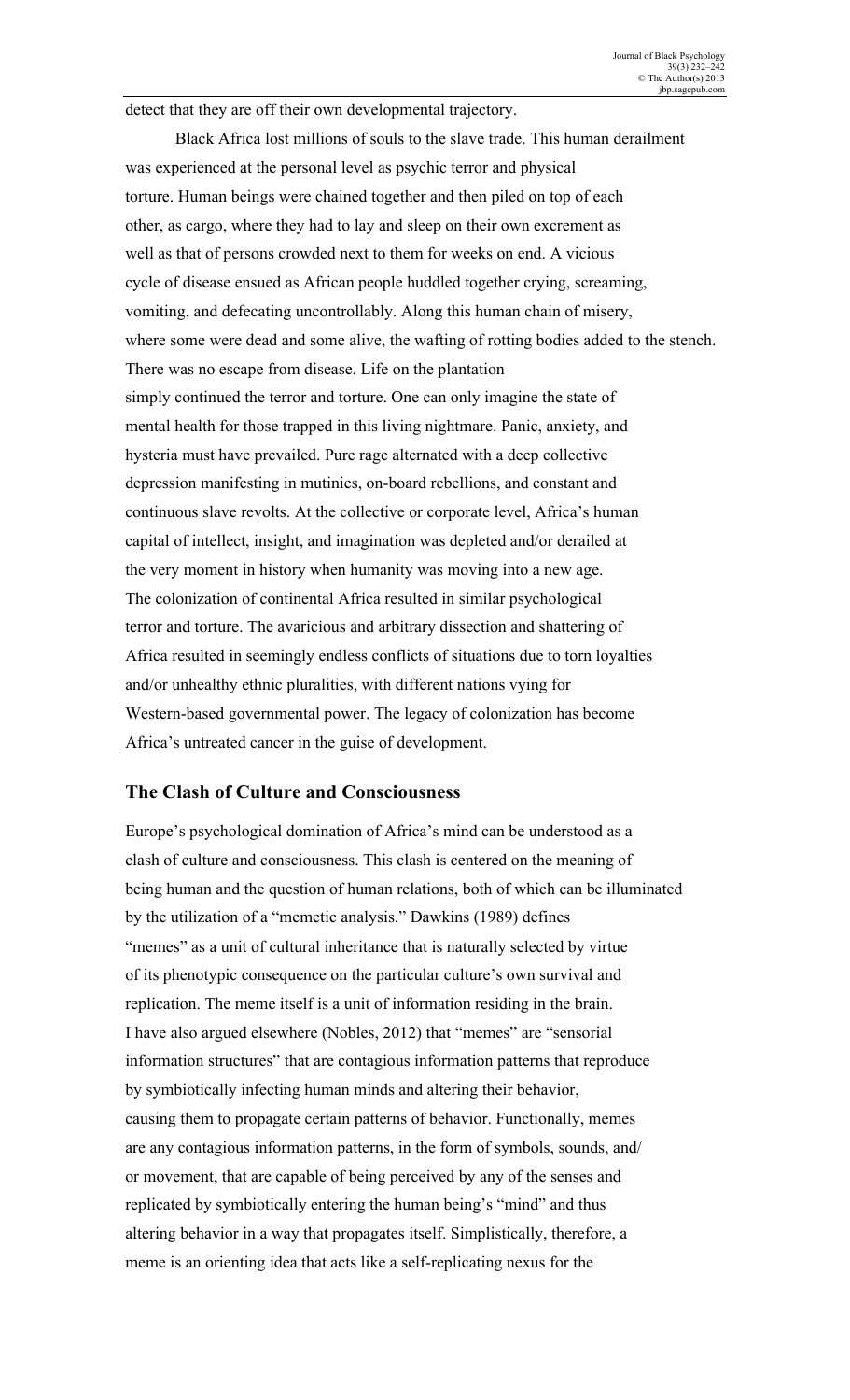propagation and legitimacy1 of behavioral dispositions. "Contagious information pattern" can be summarized as or referred to as an orienting idea. A meme can be thought of as a unit of cultural discourse that, in influencing human consciousness, directs and determines meaning for the cultural agents who carry the meme (Piper-Mandy & Rowe, 2010). I have suggested (Nobles, 2012) that memes are "ideas which reflect the substance of behavior." As sensorial information structures, "memes" need to be able to transmit to the next generation their core content or meaning and capacity to preserve the altered behavior. The more fundamental the orienting idea embedded in the sensorial information structure is, the more it serves as a process of germ and, in effect, functions to influence the very process of knowing itself. These fundamental or foundational memes, in turn, serve as "epistemic memetic nodes," which shape and support a particular aesthetic, moral code, and set of human relations.

The process by which sensorial-informational structures symbiotically infect the mind or consciousness, so as to reinforce and/or propagate the sensorial, I call "memetic ideation." Thus, one can classify types of consciousness or mentalities (e.g., slave/colonial mentality, Black consciousness, Franco/Anglophone, neo-colonialist, etc.) by the defining nature of the memetic cluster fundamental to its character. Memes or sensorial informational structures can be in the form of ideas, symbols, images, feelings, words, customs, sounds, practices, or any other knowable and perceptible item or substance. Religion, political dogma, social philosophy or movements, aesthetics and artistic styles, traditions, customs, and every component of culture coevolves and serves in symbiotic relationships as a meme complex. The integrated complex of culture can be seen as a "memetic ideation."

The conceptual essence of a people's psyche is distorted when we begin to think in a cognitive way based on other people's schema. Rather than see ourselves in terms of the African tradition of the ontological principle of consubstantiation that says we are made equally, we begin to think that what makes us who we are, are those achieved attributes and characteristics. We think that because we have gained material wealth and status, we have also attained some higher level of being that requires that we separate ourselves from the common folk. For example, many can be heard to say, "I don't have to live in a so-called urban ghetto anymore because I have money; therefore, I am better than the rest of "them;" or I have been to school in America or Europe and therefore I am better than these "natives." Accordingly, both continental and diasporan consciousness reflect limitations in the African ability to think in a way that is congruent with the kaleidoscope and gumbo of an African epistemological worldview.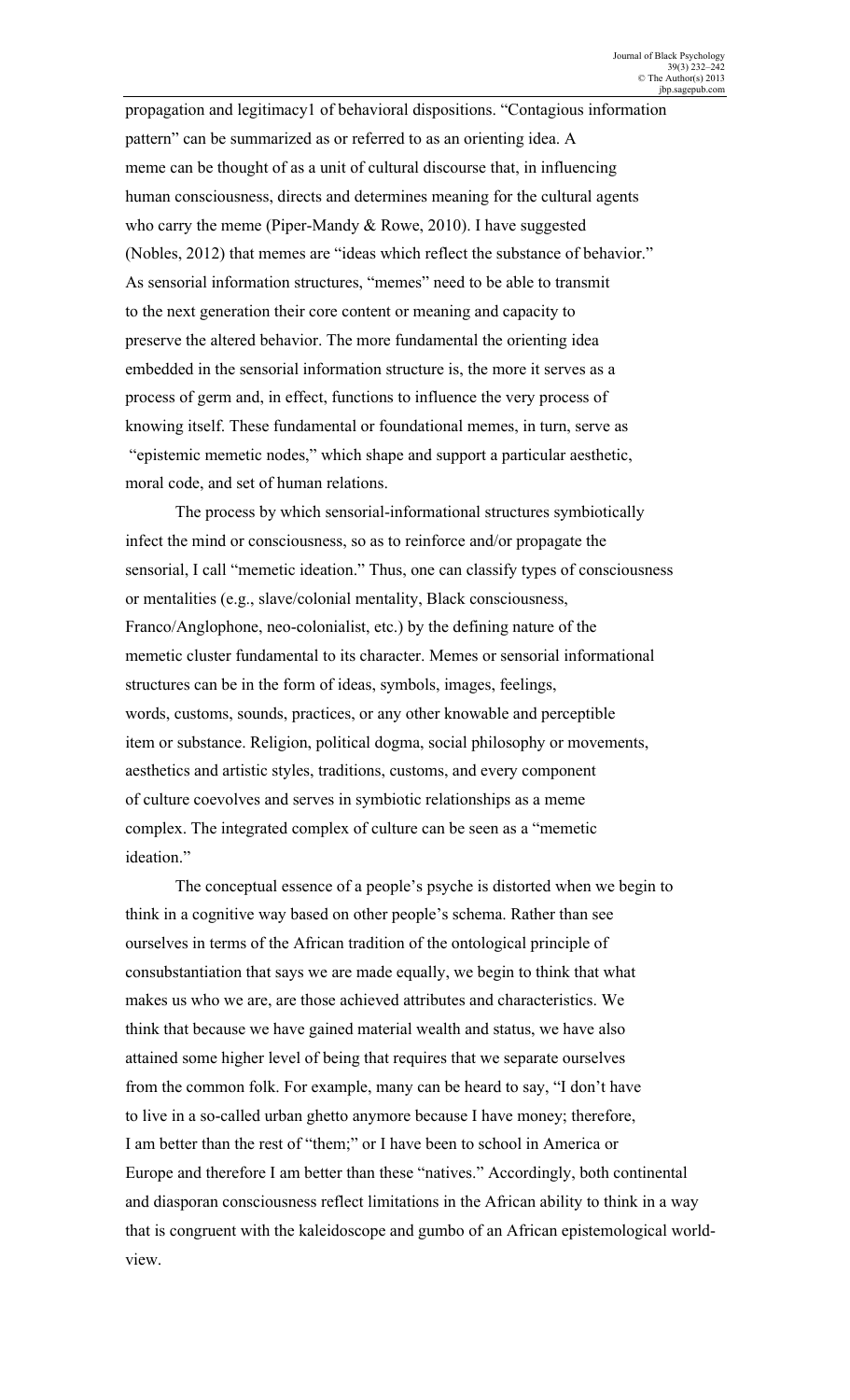## **Toward and African Nosology: Strategies for Restoring African Consciousness and Identity**

When the human spirit is well, whole, and healthy, the human being is characterized by confidence, competence, and a sense of full possibility and unlimited potentiality. (Nobles, 2010, p. 13)

The most profound lingering psychological effect of slavery and colonialism for African people has been a sense of human alienation resulting from being infected with or assaulted by long-standing, ongoing sensorial information structures representing chattel enslavement and colonization, that is, thing-afication and dehumanization of African people. Human alienation for African people is the sense of being disconnected from one's spirit (even though one is highly spiritual) and having a sense of not being truly or completely human (and not knowing it). This I have classified as "spirit damage" or the "suffering of the spirit."

Spirit beings, housed in a physical container having a human experience, experience their "spiritness" simultaneously as a metaphysical state and as an ethereal extension or connection into and between the supra world of the Deities, the inter world with other beings, and the inner world of the self.

Consistent with these ideas are the need for a Spirit classification of Dis-at-Ease. Guided by the informative character of African deep thought, the development of an African-centered classification of disease, that is, nosology, should at a minimum (a) use African language and logic and (b) explore the application and relevance of these ideas and notions in illuminating (clarification and study of) the "suffering of the spirit." The "suffering of the spirit" (essentiality of being), I propose, can be evidenced in the experience of being human—the expression of being human and the essence of being human itself. These three domains or paths represent the arenas of spirit suffering and imbalance or disharmony reflected in our shattered consciousness and fractured identity.

In order to develop an authentic African-centered nosology, I would like to offer as a preliminary starting point the examination of the BaNtu notions of Kingongo, Tunda Milongo, Kizongo Zongo, Sumuna, Nsumununu a Nkisa/ Kinkongo (Fu-kiau, 1991) and the Kemetic notion of Serudja Ta. Each of these notions or ideas should be vetted against the requirement that restorative (healing) relationships should represent a spirit-grounded and charged relationship between healer and the healed, establish a binding commitment between the healer and healed to actively activate the restoration (healing) process, and reflect a conceptual schema or story that provides a culturally congruent explanation for the dis-at-ease and procedure or ritual for its resolution including the recognition that the place or location for the healing be spirit driven/filled.

The ability to reveal or expose the truth of African reality will ultimately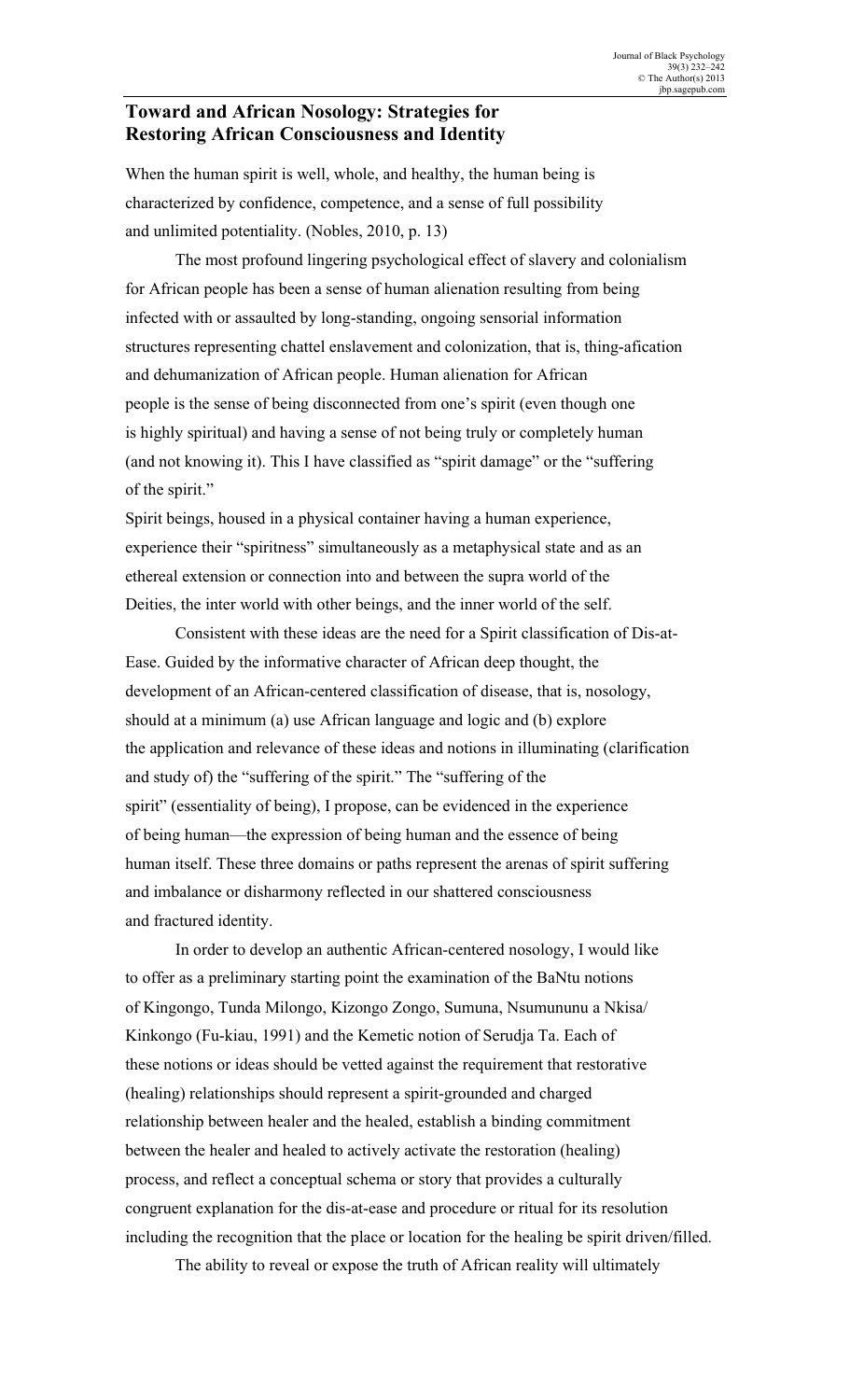determine the value and utility of Black psychology as a discipline and professional practice. In specific response to the shattering of African consciousness and the fracturing of black identity (Nobles, 2007), I have proposed a recovery process called "reciprocal srwd ta"2 (Re-birthing) of African spiritness. The idea of "Re-birthing" requires a mutually interactive application of African wisdom traditions, history, culture, philosophy, and deep thought to illuminate, inform, and develop both the spiritness of (a) the person (personal character) and (b) the community (environmental character), by tapping into the most fundamental and essential core root and source for inspiring health and eliminating imbalance and discord and to reestablish and/or restore harmony and optimal human functioning. This by necessity will require an ongoing dialog with traditional (not necessarily Western educated) Nganga, Sangoma, and so on.

At the Association of Black Psychologists (ABPsi) convention in Philadelphia, I was elected president, and in my presidential address I asked, Do we heal the whole community or do we watch the final demise of our great people? The ancestral spirit demands that we heal. It is our destiny. When we meet this challenge, the name of the ABPsi will taste sweet in the mouths of our children's children's children forever and the day after forever. Together we must respond. No one else can do this but us. (Nobles, 1994, p. 5)

In partial answer to my own question, I now note that the fundamental measure of the moral quality of a society and the moral obligation is to constantly repair and heal the world, making it more beautiful than when we inherited it. As a professional practice and process, I believe that rescuing and reclaiming the African notions of Sakhu Sheti/Djaer and Serudja Ta will allow human beings to illuminate, heal, repair, and transform the world with the understanding that in the process we heal, repair, and transform ourselves.

## **Declaration of Conflicting Interests**

The author declared no potential conflicts of interest with respect to the research, authorship, and/or publication of this article.

### **Funding**

The author received no financial support for the research, authorship, and/or publication of this article.

### **Notes**

1. Regarding the act of legitimacy, the reader should examine Syed Khatib's groundbreaking work on the "Concept of Legitimacy" in Black psychology. 2. Maulana Karenga defines Serudja Ta as "Srwd ta" a process to "make secure, set right (a wrong), provide, fulfill (a contract)"; "to restore, repair, to make new

#### References

Armah, A. K. (2002). KMT: In the house of life. San Francisco, CA: Per Ankh. Bulhan, H. A. (1985). Frantz fanon and the psychology of oppression. New York, NY: Plenum Press. Dawkins, R. (1989). The evolution of evolutionability. In E. C. Langton (Ed.), Artificial life. Santa Fe, NM: Addison-Wesley. Fanon, F. (1967). Black skins, white mask. New York, NY: Grove Press.

Fu-Kiau, K. K. B. (1991). Self healing power and therapy-old teachings from Africa. New York, NY: Vantage Press.

Gaines, A. D. (Ed.). (1992). Ethnopsychiatry: The cultural construction of professional and folk psychiatries. Albany: State University of New York Press.